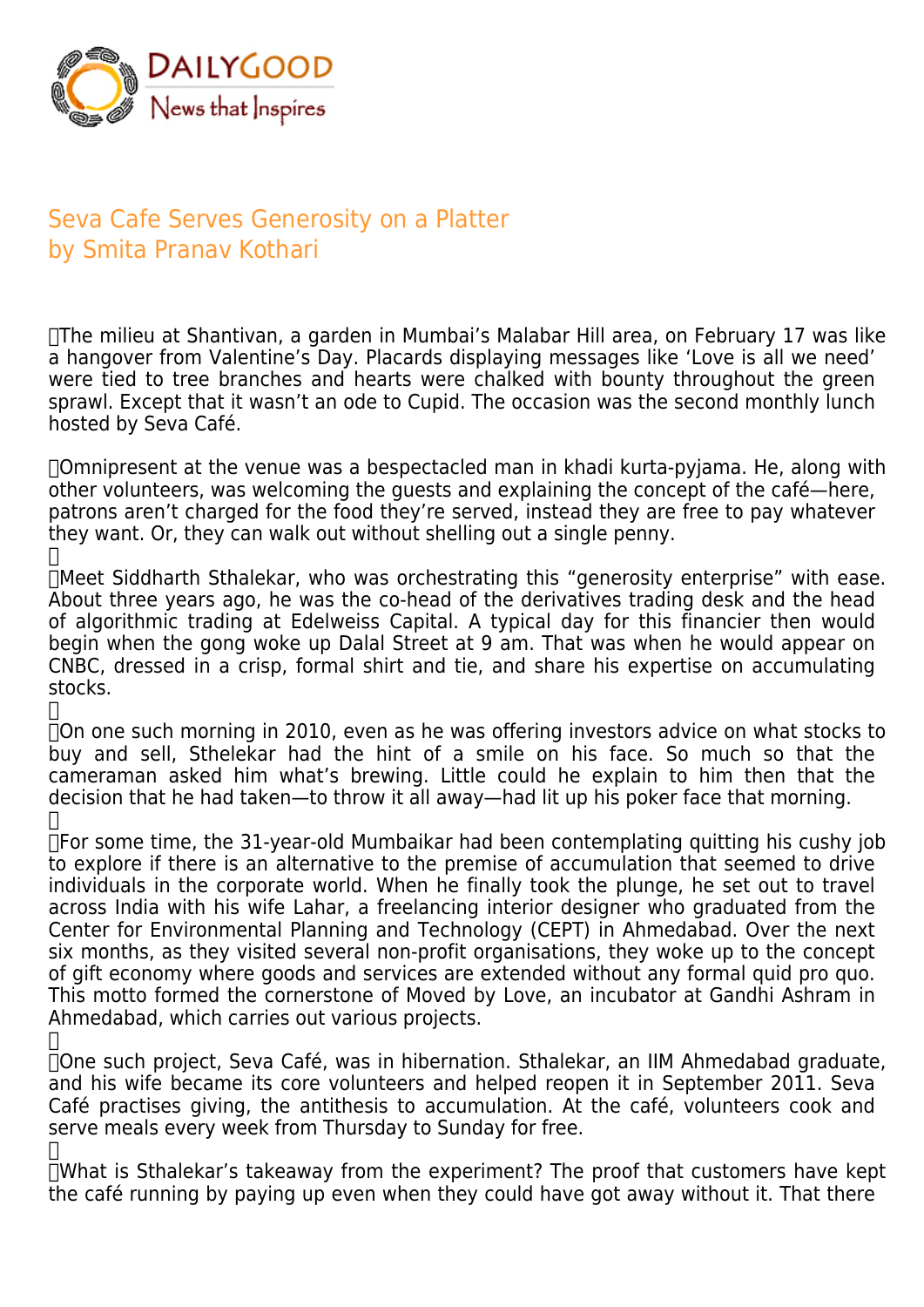are enough people not governed by greed—something he had set out to test in the first place.

 $\Box$ However, Sthalekar admits that the transition in his mind from market to trust economy did not occur overnight. "Initially, I used to put price tags on customers as they walked into the café," he says. That's in tune with the rationale of profit maximisation that business schools teach and the corporate world practises. So, Sthalekar often spent more time at the table of a potential Mr 3,000 compared to the table of a tea-stall owner, who was in his perception Mr 100. Then, his "noble friends", including his wife and other volunteers, stepped in and pointed out the flaw in his approach, prompting a course correction.

 $\Box$  However, running the café till eternity is not the objective of this entrepreneur. In fact, it's quite on the contrary. Sthalekar says the ultimate aim of this gift-economy project is to shut it down. "If the aim was to keep the café open forever, we would have gone with a presentation to the Bill Gates Foundation and asked for a corpus."

 $\Box$ 

 $\Box$ 

 $\Box$ The idea, he says, is to trust the assumption that every individual, irrespective of his economic standing, can be generous. Seva Café provides a space for people to practice generosity by recognising the selfless giving of the volunteers. But, in the long term, Sthalekar hopes that people will develop the habit of being generous even outside the café—in all environments and circumstances. When this would happen, Sthalekar would lock the doors of Seva Café and put the sign 'Mission Accomplished' on it. "When there will be enough generosity in the world, there would be no need for the café," he says.

 Although Sthalekar doesn't know when this will happen, he says he is optimistic as he is coming in touch with more and more people who are generous. The other situation in which the café would close, he says, is if it does not receive enough support from volunteers and/or customers. This has not happened for seven years, even from before he joined the project.

 $\Box$ 

 $\Box$ In the beginning, Sthalekar confesses, he could not fathom the motive of gift-economy projects. Given his background, it was a huge deviation from the aim of multiplying revenues manifold. He recollects that when he was at Edelweiss, he used to entertain clients with lavish dinners and alcohol at five-star hotels to extract the best deals from them. He doesn't deny that he enjoyed the high life and his work per se, but instances like those made him question the morality beneath his work. "The contradiction of charging my corporate card for an expensive bottle of champagne when I knew there are hungry people on the street did not align with my values," he says.

 $\Box$ 

 $\Box$ That led to a constant struggle in his conscience. At one level, he was carrying the stern face expected of a financier. But the realisation that the efficiency which money provides is skewed took him closer and closer to the decision of moving on. "It was brewing inside me," he says. He found moral support from some unexpected quarters—his boss at Edelweiss. When he told him that he would quit, his seemingly-capitalist boss opened up to him about a secret desire that he nurtures in his heart: He wanted to build an ashram for old people. This reaffirmed his conviction that people are generous by nature, but they act in correspondence with the space they are in.

 $\Box$ 

There are days when he has his doubts about the choices he has made. "On some days, I do feel 'what I am doing here, travelling on a train when my friend owns a BMW?'" he says. Nevertheless, his experiment of living on people's generosity affirms to him that it is possible to sustain oneself by giving. "The litmus test of this experiment is that if I create